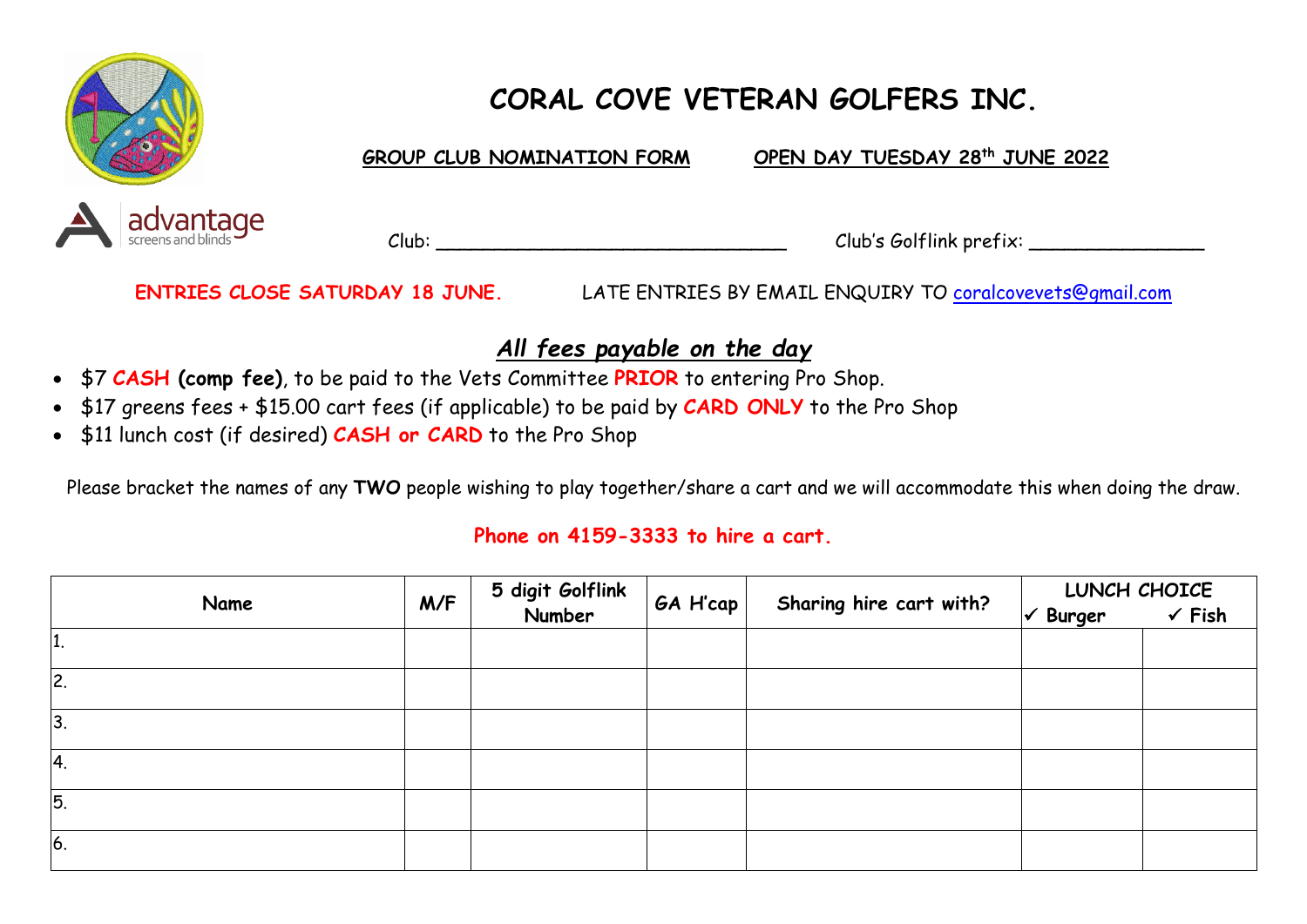| Name              | M/F | 5 digit Golflink | GA H'cap | Sharing hire cart with? | LUNCH CHOICE                       |                   |
|-------------------|-----|------------------|----------|-------------------------|------------------------------------|-------------------|
|                   |     | Number           |          |                         | $\sqrt{\phantom{a} \text{Burger}}$ | $\checkmark$ Fish |
| $\overline{7}$ .  |     |                  |          |                         |                                    |                   |
| 8.                |     |                  |          |                         |                                    |                   |
| 9.                |     |                  |          |                         |                                    |                   |
| 10.               |     |                  |          |                         |                                    |                   |
| 11.               |     |                  |          |                         |                                    |                   |
| 12.               |     |                  |          |                         |                                    |                   |
| 13.               |     |                  |          |                         |                                    |                   |
| 14.               |     |                  |          |                         |                                    |                   |
| 15.               |     |                  |          |                         |                                    |                   |
| 16.               |     |                  |          |                         |                                    |                   |
| 17.               |     |                  |          |                         |                                    |                   |
| 18.               |     |                  |          |                         |                                    |                   |
| 19.               |     |                  |          |                         |                                    |                   |
| 20.               |     |                  |          |                         |                                    |                   |
| 21.               |     |                  |          |                         |                                    |                   |
| 22.               |     |                  |          |                         |                                    |                   |
| 23.               |     |                  |          |                         |                                    |                   |
| $\overline{24}$ . |     |                  |          |                         |                                    |                   |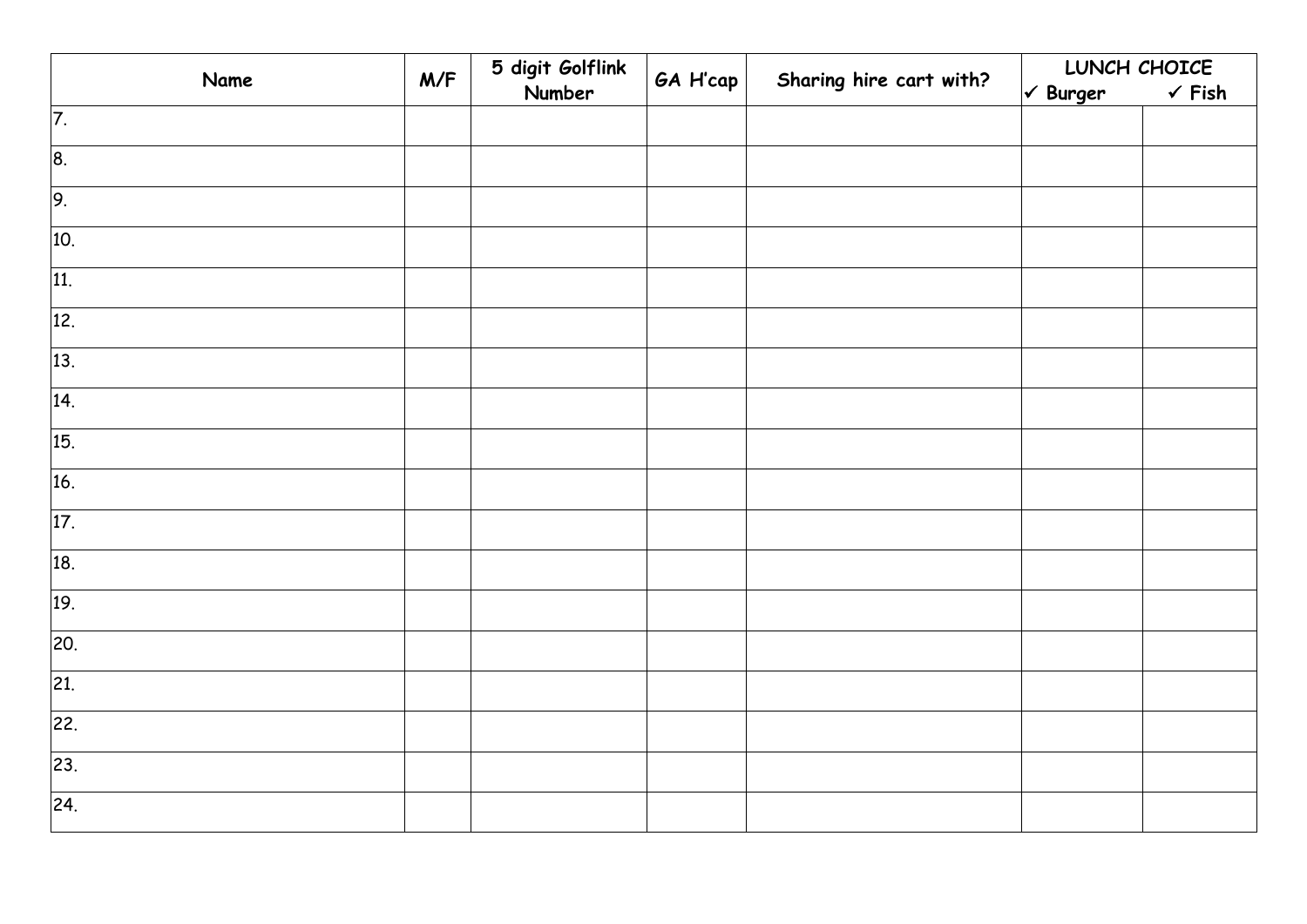| Name              | M/F | 5 digit Golflink<br>Number | GA H'cap | Sharing hire cart with? | LUNCH CHOICE                |                   |
|-------------------|-----|----------------------------|----------|-------------------------|-----------------------------|-------------------|
|                   |     |                            |          |                         | $\sqrt{\phantom{a}}$ Burger | $\checkmark$ Fish |
| 25.               |     |                            |          |                         |                             |                   |
| 26.               |     |                            |          |                         |                             |                   |
| $\overline{27}$ . |     |                            |          |                         |                             |                   |
| 28.               |     |                            |          |                         |                             |                   |
| 29.               |     |                            |          |                         |                             |                   |
| 30.               |     |                            |          |                         |                             |                   |
| 31.               |     |                            |          |                         |                             |                   |
| 32.               |     |                            |          |                         |                             |                   |
| 33.               |     |                            |          |                         |                             |                   |
| 34.               |     |                            |          |                         |                             |                   |
| 35.               |     |                            |          |                         |                             |                   |
| 36.               |     |                            |          |                         |                             |                   |
| 37.               |     |                            |          |                         |                             |                   |
| 38.               |     |                            |          |                         |                             |                   |
| 39.               |     |                            |          |                         |                             |                   |
| 40.               |     |                            |          |                         |                             |                   |
| 41.               |     |                            |          |                         |                             |                   |
| 42.               |     |                            |          |                         |                             |                   |